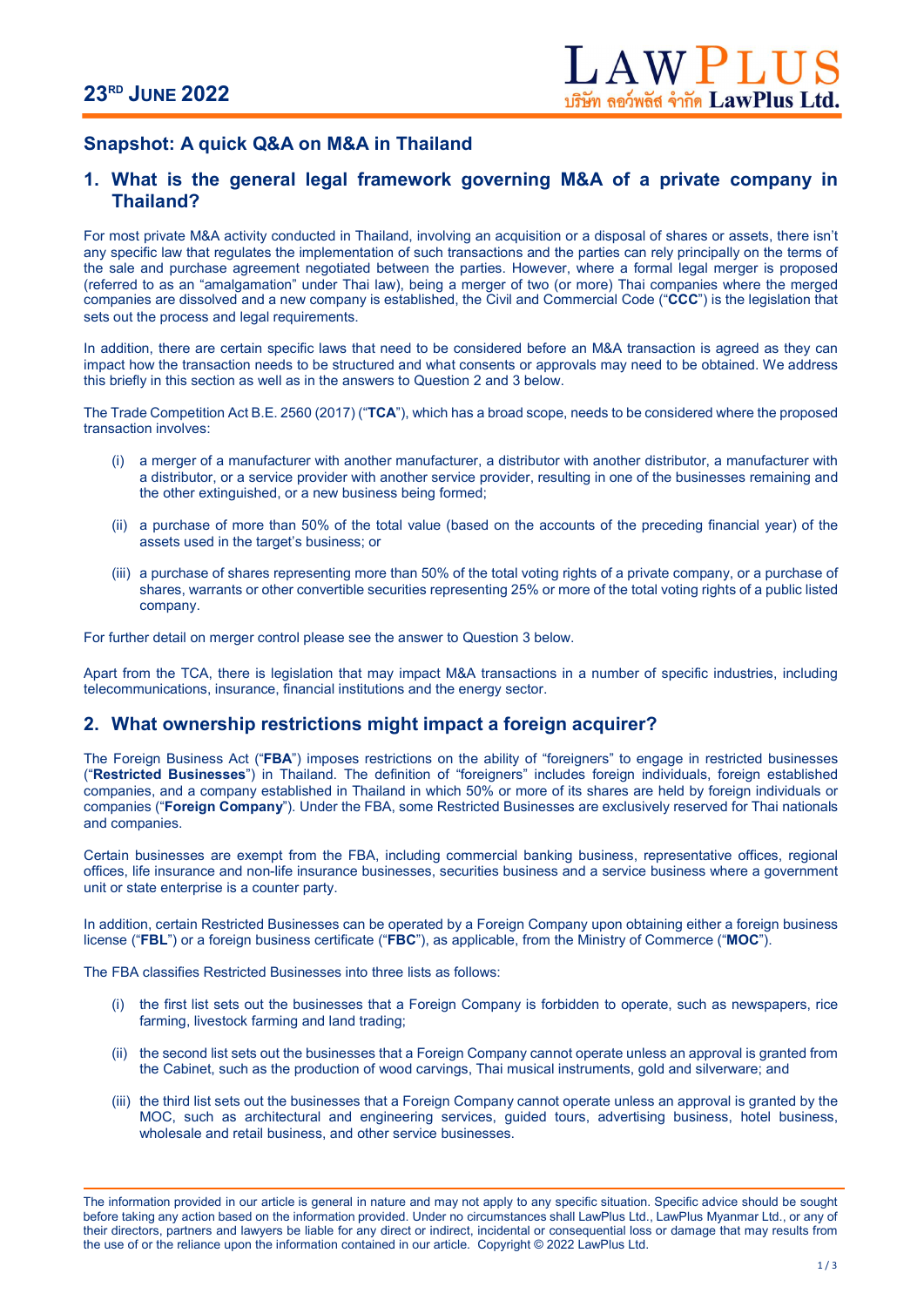# 23RD JUNE 2022

Therefore, if a transaction will result in a target company becoming a Foreign Company and such company wishes to operate a Restricted Business, it may be required to obtain an FBL or an FBC. Where the MOC grants an FBL, a foreigner can own up to 60% of the share capital in a target company operating businesses in the second list and up to 100% of the share capital in a target company operating businesses in the third list.

An application for an FBC (which involves a simpler and quicker application process) instead of an FBL can be made if an investment approval for the project/business has first been obtained from the Thai Board of Investment, the target business operates in an industrial estate under the authority of the Industrial Estates Authority of Thailand or has been registered pursuant to an investment promotion treaty which Thailand has entered into.

Apart from the FBA, other specific laws may contain foreign ownership restrictions for specific business sectors, such as telecommunications, energy, financial institutions and insurance.

#### 3. Are there any merger control clearances or notifications required?

Yes, a pre-merger approval is required for an acquisition or a legal merger (referred to as a Merger in the TCA) that creates either:

- (i) a "monopoly", where there is only one business operator, who has absolute power to determine prices and amounts of its products or services, which has a sales turnover of at least THB1 billion; or
- (ii) a business operator with "dominant market power", which means either (i) one business operator with a market share of at least 50% and a sales turnover of at least THB1 billion in the preceding year, or (ii) any top three business operators together having an aggregate market share of at least 75% and a sales turnover of at least THB1 billion each in the preceding year (excluding any business operator with a market share in the previous year of less than 10%).

If a Merger results in a monopoly or a business operator with dominant market power, such Merger cannot be completed until an approval from the Trade Competition Commission ("TCC") is granted. The TCC is required to complete its consideration of an application within 90 days, with the possibility to extend for a further 15 days. In granting an approval, the TCC may set certain conditions to be satisfied and a period of time for such conditions to be satisfied.

To obtain a pre-merger approval from the TCC, business operators must show and the TCC must be satisfied that the Merger (i) is reasonably necessary for the business (ii) is beneficial to business promotion (iii) poses no serious harm to the Thai economy; and (iv) has no material effect on the interests of consumers in general.

If a business operator does not agree with the TCC's order to approve or deny a Merger request, the TCC's order can be appealed within 60 days from the day a business operator receives such order.

A post-merger notification is required for a business operator conducting "a Merger which may result in a significant reduction in competition in any market". This means a Merger which results in the sales turnover of a business operator, or of all the merged business operators altogether, of at least THB1 billion, but does not cause a monopoly or result in a business operator having dominant market power.

A post-merger notification must be submitted to the TCC within seven days from the day the Merger has been completed.

## 4. What are the common acquisition methods?

The deal structures for M&A transactions in Thailand generally take the form of a purchase of the shares or assets of a target business. Legal mergers under the CCC (referred to above) do take place but are less common.

A share transaction is more straightforward than an asset deal and, generally, can be completed more swiftly than an asset deal as the consents from third parties are likely to be minimal, for example change of control provisions in business contracts. However, for a share transaction, it is important to check the articles of association of the target company for any restrictions on the transfer of shares.

An asset transaction, generally, requires a longer completion time as it will often involve more third party consents, and require registrations or a recording to complete the transfers of certain assets. Some business operation licenses may not be transferrable and a buyer may need to re-apply for such licenses. Contracts and liabilities are not automatically transferred with the assets and the parties will have to specifically identify what will be transferred upon closing. Also, employees are not automatically transferred with the sale of a business.

The information provided in our article is general in nature and may not apply to any specific situation. Specific advice should be sought before taking any action based on the information provided. Under no circumstances shall LawPlus Ltd., LawPlus Myanmar Ltd., or any of their directors, partners and lawyers be liable for any direct or indirect, incidental or consequential loss or damage that may results from the use of or the reliance upon the information contained in our article. Copyright © 2022 LawPlus Ltd.